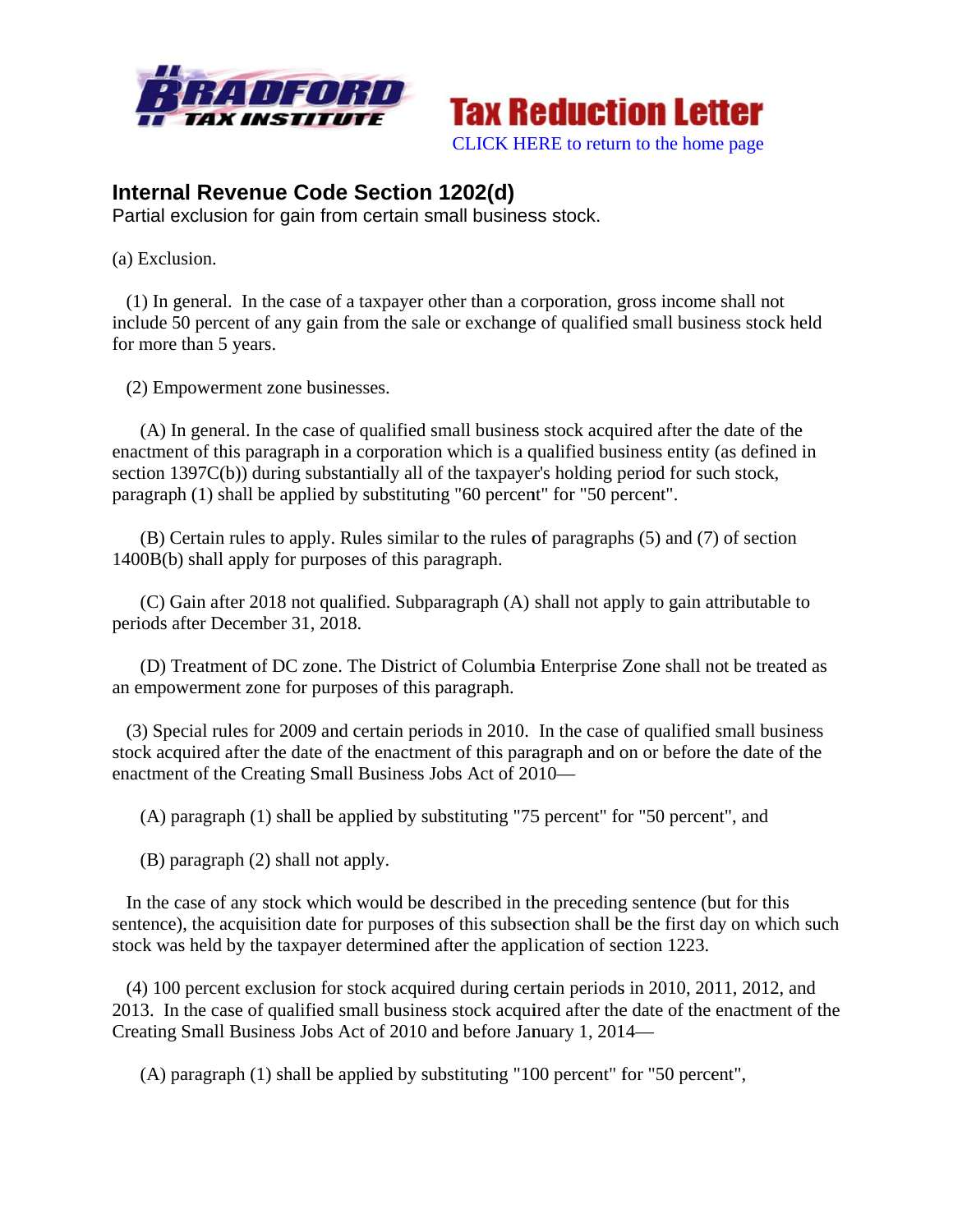(B) paragraph (2) shall not apply, and

(C) paragraph (7) of section 57(a) shall not apply.

 In the case of any stock which would be described in the preceding sentence (but for this sentence), the acquisition date for purposes of this subsection shall be the first day on which such stock was held by the taxpayer determined after the application of section 1223.

(b) Per-issuer limitation on taxpayer's eligible gain.

 (1) In general. If the taxpayer has eligible gain for the taxable year from 1 or more dispositions of stock issued by any corporation, the aggregate amount of such gain from dispositions of stock issued by such corporation which may be taken into account under subsection (a) for the taxable year shall not exceed the greater of--

 (A) \$ 10,000,000 reduced by the aggregate amount of eligible gain taken into account by the taxpayer under subsection (a) for prior taxable years and attributable to dispositions of stock issued by such corporation, or

 (B) 10 times the aggregate adjusted bases of qualified small business stock issued by such corporation and disposed of by the taxpayer during the taxable year.

 For purposes of subparagraph (B), the adjusted basis of any stock shall be determined without regard to any addition to basis after the date on which such stock was originally issued.

 (2) Eligible gain. For purposes of this subsection, the term "eligible gain" means any gain from the sale or exchange of qualified small business stock held for more than 5 years.

(3) Treatment of married individuals.

 (A) Separate returns. In the case of a separate return by a married individual, paragraph (1)(A) shall be applied by substituting "\$ 5,000,000" for "\$ 10,000,000".

 (B) Allocation of exclusion. In the case of any joint return, the amount of gain taken into account under subsection (a) shall be allocated equally between the spouses for purposes of applying this subsection to subsequent taxable years.

 (C) Marital status. For purposes of this subsection, marital status shall be determined under section 7703.

(c) Qualified small business stock. For purposes of this section—

 (1) In general. Except as otherwise provided in this section, the term "qualified small business stock" means any stock in a C corporation which is originally issued after the date of the enactment of the Revenue Reconciliation Act of 1993, if--

(A) as of the date of issuance, such corporation is a qualified small business, and

 (B) except as provided in subsections (f) and (h), such stock is acquired by the taxpayer at its original issue (directly or through an underwriter)—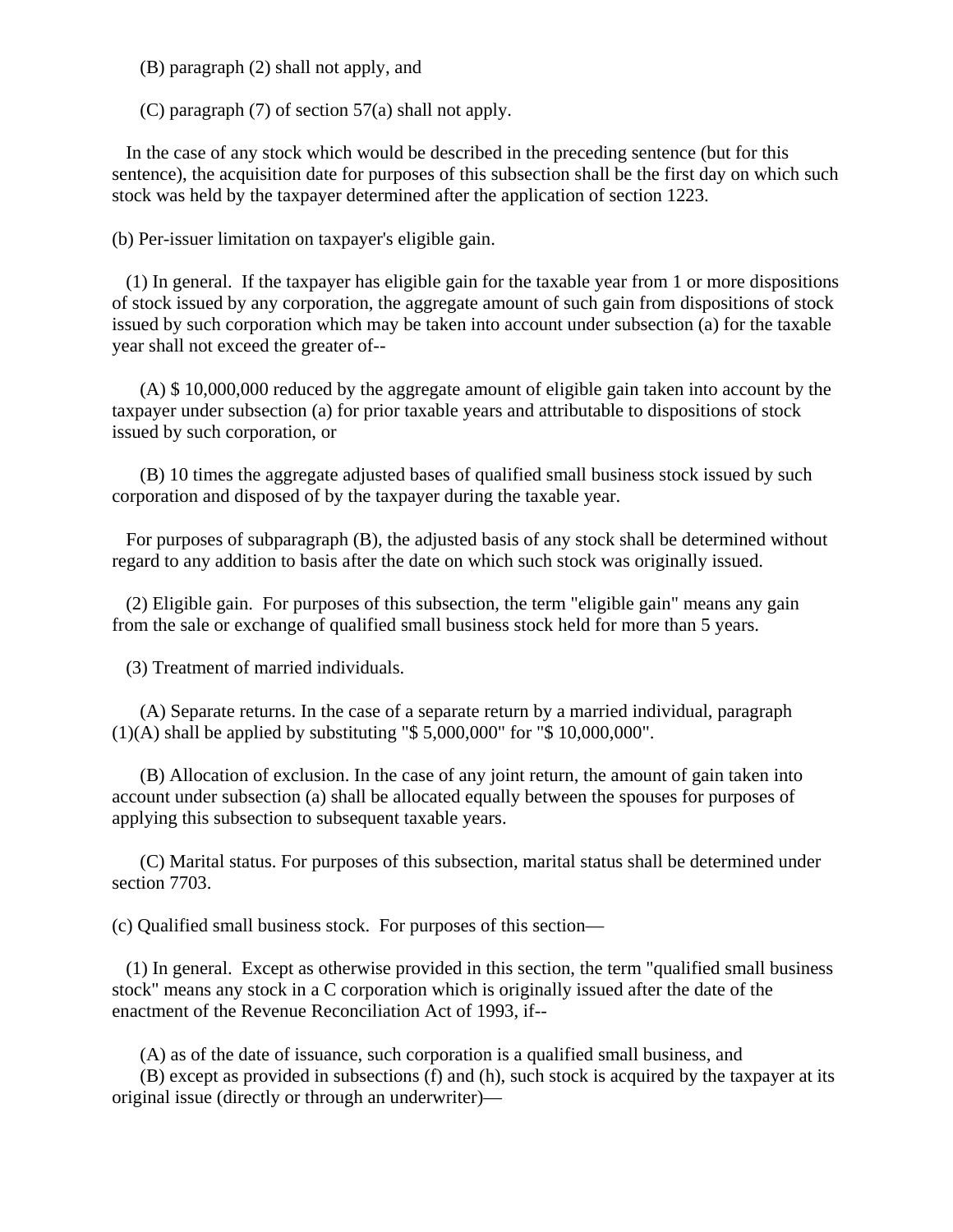(i) in exchange for money or other property (not including stock), or

 (ii) as compensation for services provided to such corporation (other than services performed as an underwriter of such stock).

(2) Active business requirement; etc.

 (A) In general. Stock in a corporation shall not be treated as qualified small business stock unless, during substantially all of the taxpayer's holding period for such stock, such corporation meets the active business requirements of subsection (e) and such corporation is a C corporation.

(B) Special rule for certain small business investment companies.

 (i) Waiver of active business requirement. Notwithstanding any provision of subsection (e), a corporation shall be treated as meeting the active business requirements of such subsection for any period during which such corporation qualifies as a specialized small business investment company.

 (ii) Specialized small business investment company. For purposes of clause (i), the term "specialized small business investment company" means any eligible corporation (as defined in subsection (e)(4)) which is licensed to operate under section 301(d) of the Small Business Investment Act of 1958 [15 USCS § 681(d)] (as in effect on May 13, 1993).

(3) Certain purchases by corporation of its own stock.

 (A) Redemptions from taxpayer or related person. Stock acquired by the taxpayer shall not be treated as qualified small business stock if, at any time during the 4-year period beginning on the date 2 years before the issuance of such stock, the corporation issuing such stock purchased (directly or indirectly) any of its stock from the taxpayer or from a person related (within the meaning of section 267(b) or 707(b)) to the taxpayer.

 (B) Significant redemptions. Stock issued by a corporation shall not be treated as qualified business stock if, during the 2-year period beginning on the date 1 year before the issuance of such stock, such corporation made 1 or more purchases of its stock with an aggregate value (as of the time of the respective purchases) exceeding 5 percent of the aggregate value of all of its stock as of the beginning of such 2-year period.

 (C) Treatment of certain transactions. If any transaction is treated under section 304(a) as a distribution in redemption of the stock of any corporation, for purposes of subparagraphs (A) and (B), such corporation shall be treated as purchasing an amount of its stock equal to the amount treated as such a distribution u nder section 304(a).

(d) Qualified small business. For purposes of this section—

 (1) In general. The term "qualified small business" means any domestic corporation which is a C corporation if--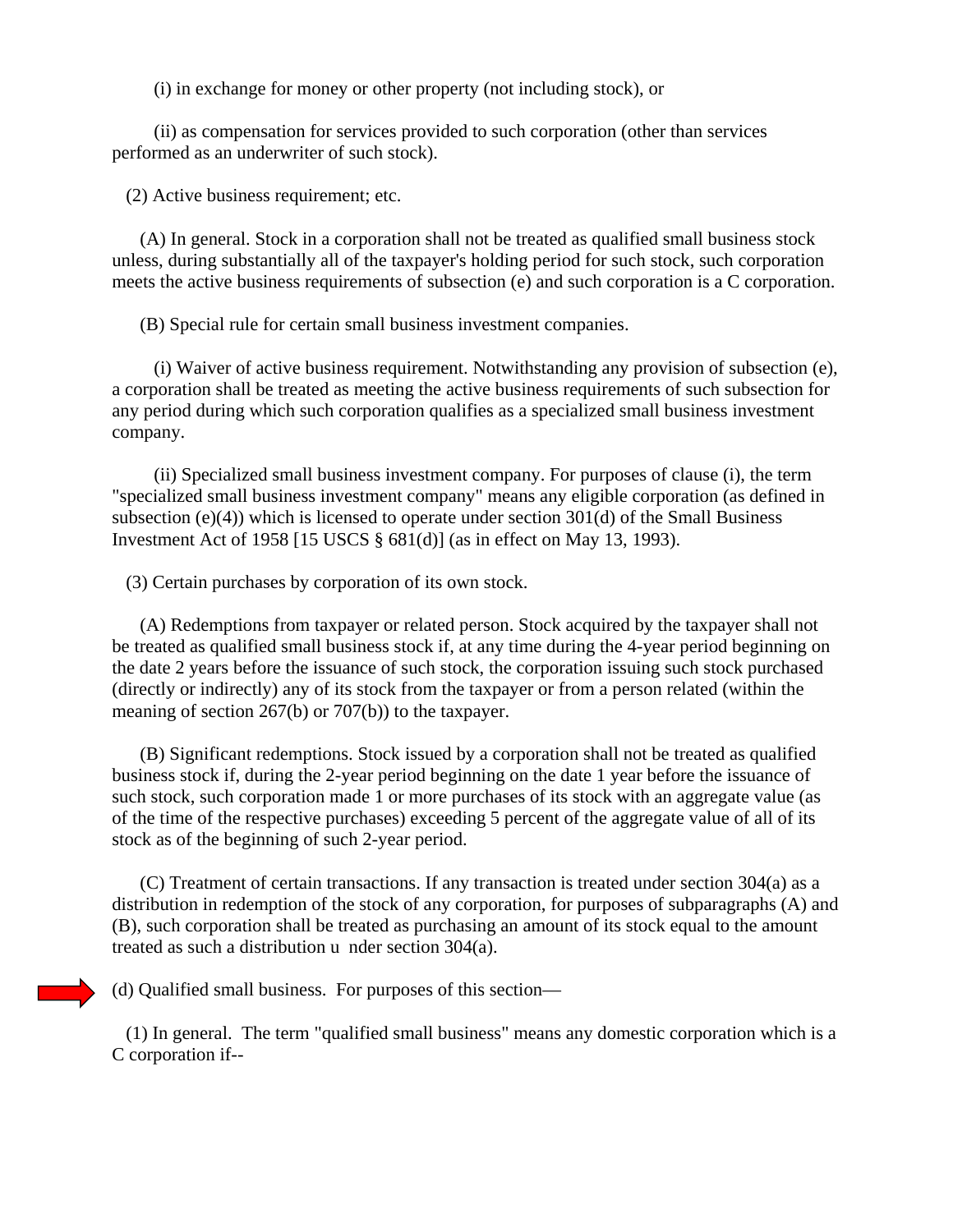(A) the aggregate gross assets of such corporation (or any predecessor thereof) at all times on or after the date of the enactment of the Revenue Reconciliation Act of 1993 and before the issuance did not exceed \$ 50,000,000,

 (B) the aggregate gross assets of such corporation immediately after the issuance (determined by taking into account amounts received in the issuance) do not exceed \$ 50,000,000, and

 (C) such corporation agrees to submit such reports to the Secretary and to shareholders as the Secretary may require to carry out the purposes of this section.

(2) Aggregate gross assets.

 (A) In general. For purposes of paragraph (1), the term "aggregate gross assets" means the amount of cash and the aggregate adjusted bases of other property held by the corporation.

 (B) Treatment of contributed property. For purposes of subparagraph (A), the adjusted basis of any property contributed to the corporation (or other property with a basis determined in whole or in part by reference to the adjusted basis of property so contributed) shall be determined as if the basis of the property contributed to the corporation (immediately after such contribution) were equal to its fair market value as of the time of such contribution.

(3) Aggregation rules.

 (A) In general. All corporations which are members of the same parent-subsidiary controlled group shall be treated as 1 corporation for purposes of this subsection.

 (B) Parent-subsidiary controlled group. For purposes of subparagraph (A), the term "parentsubsidiary controlled group" means any controlled group of corporations as defined in section  $1563(a)(1)$ , except that—

 (i) "more than 50 percent" shall be substituted for "at least 80 percent" each place it appears in section  $1563(a)(1)$ , and

(ii) section  $1563(a)(4)$  shall not apply.

(e) Active business requirement.

(1) In general. For purposes of subsection  $(c)(2)$ , the requirements of this subsection are met by a corporation for any period if during such period--

 (A) at least 80 percent (by value) of the assets of such corporation are used by such corporation in the active conduct of 1 or more qualified trades or businesses, and

(B) such corporation is an eligible corporation.

 (2) Special rule for certain activities. For purposes of paragraph (1), if, in connection with any future qualified trade or business, a corporation is engaged in—

(A) start-up activities described in section  $195(c)(1)(A)$ ,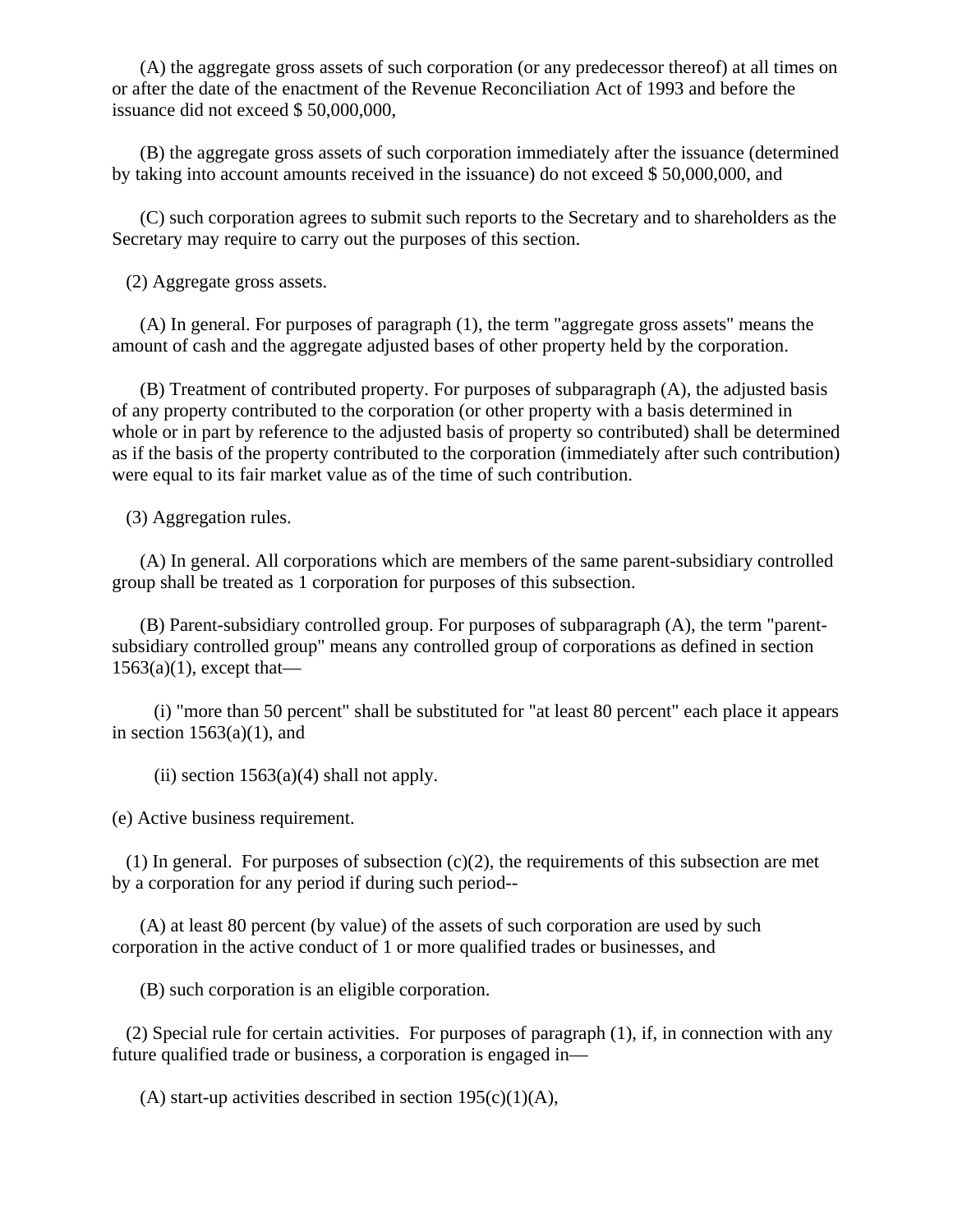(B) activities resulting in the payment or incurring of expenditures which may be treated as research and experimental expenditures under section 174, or

 $(C)$  activities with respect to in-house research expenses described in section  $41(b)(4)$ , assets used in such activities shall be treated as used in the active conduct of a qualified trade or business. Any determination under this paragraph shall be made without regard to whether a corporation has any gross income from such activities at the time of the determination.

 (3) Qualified trade or business. For purposes of this subsection, the term "qualified trade or business" means any trade or business other than—

 (A) any trade or business involving the performance of services in the fields of health, law, engineering, architecture, accounting, actuarial science, performing arts, consulting, athletics, financial services, brokerage services, or any trade or business where the principal asset of such trade or business is the reputation or skill of 1 or more of its employees,

(B) any banking, insurance, financing, leasing, investing, or similar business,

(C) any farming business (including the business of raising or harvesting trees),

 (D) any business involving the production or extraction of products of a character with respect to which a deduction is allowable under section 613 or 613A, and

(E) any business of operating a hotel, motel, restaurant, or similar business.

 (4) Eligible corporation. For purposes of this subsection, the term "eligible corporation" means any domestic corporation; except that such term shall not include—

(A) a DISC or former DISC,

 (B) a corporation with respect to which an election under section 936 is in effect or which has a direct or indirect subsidiary with respect to which such an election is in effect,

(C) a regulated investment company, real estate investment trust, or REMIC, and

(D) a cooperative.

(5) Stock in other corporations.

 (A) Look-thru in case of subsidiaries. For purposes of this subsection, stock and debt in any subsidiary corporation shall be disregarded and the parent corporation shall be deemed to own its ratable share of the subsidiary's assets, and to conduct its ratable share of the subsidiary's activities.

 (B) Portfolio stock or securities. A corporation shall be treated as failing to meet the requirements of paragraph (1) for any period during which more than 10 percent of the value of its assets (in excess of liabilities) consists of stock or securities in other corporations which are not subsidiaries of such corporation (other than assets described in paragraph (6)).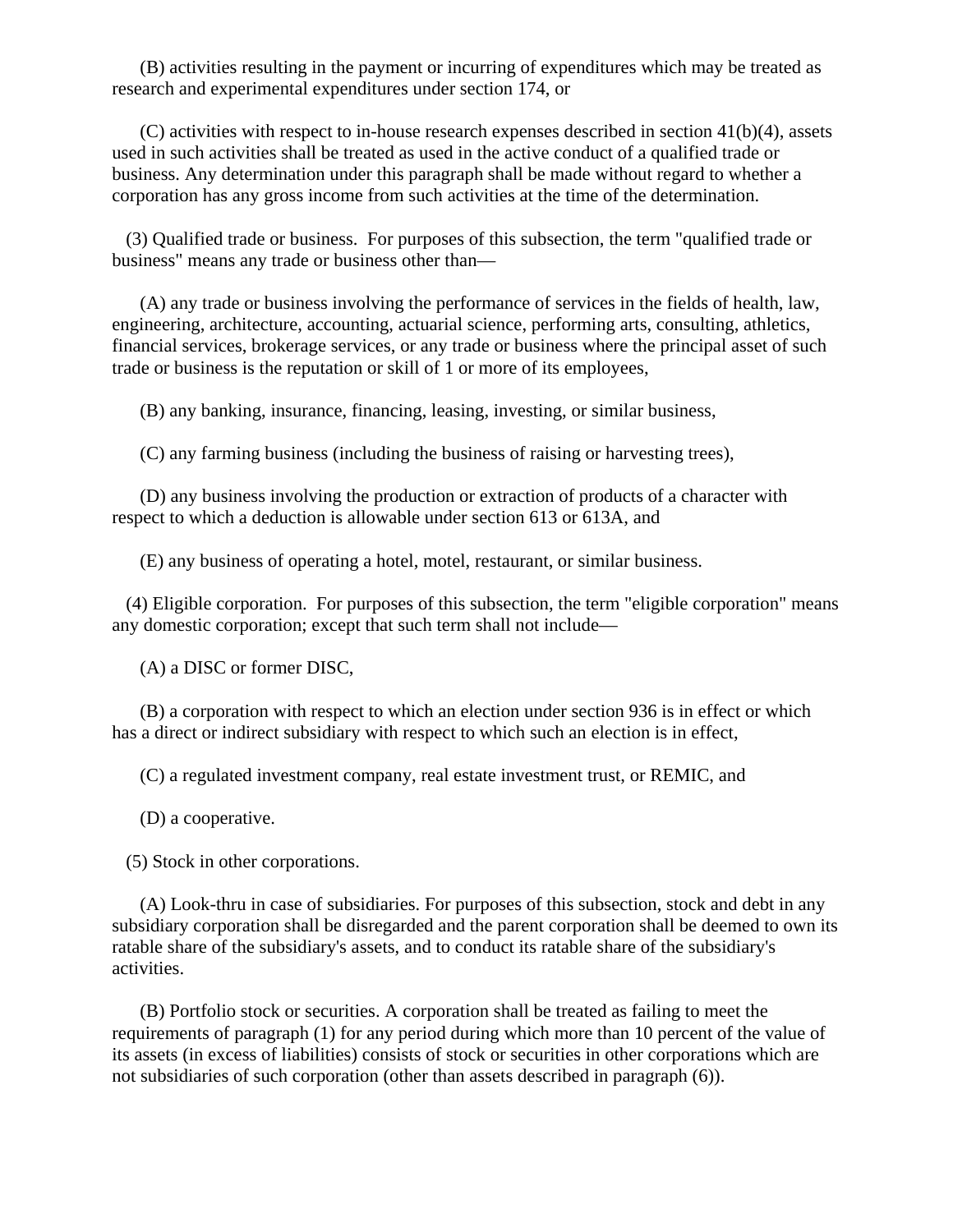(C) Subsidiary. For purposes of this paragraph, a corporation shall be considered a subsidiary if the parent owns more than 50 percent of the combined voting power of all classes of stock entitled to vote, or more than 50 percent in value of all outstanding stock, of such corporation.

(6) Working capital. For purposes of paragraph  $(1)(A)$ , any assets which—

 (A) are held as a part of the reasonably required working capital needs of a qualified trade or business of the corporation, or

 (B) are held for investment and are reasonably expected to be used within 2 years to finance research and experimentation in a qualified trade or business or increases in working capital needs of a qualified trade or business, shall be treated as used in the active conduct of a qualified trade or business. For periods after the corporation has been in existence for at least 2 years, in no event may more than 50 percent of the assets of the corporation qualify as used in the active conduct of a qualified trade or business by reason of this paragraph.

 (7) Maximum real estate holdings. A corporation shall not be treated as meeting the requirements of paragraph (1) for any period during which more than 10 percent of the total value of its assets consists of real property which is not used in the active conduct of a qualified trade or business. For purposes of the preceding sentence, the ownership of, dealing in, or renting of real property shall not be treated as the active conduct of a qualified trade or business.

 (8) Computer software royalties. For purposes of paragraph (1), rights to computer software which produces active business computer software royalties (within the meaning of section  $543(d)(1)$ ) shall be treated as an asset used in the active conduct of a trade or business.

(f) Stock acquired on conversion of other stock. If any stock in a corporation is acquired solely through the conversion of other stock in such corporation which is qualified small business stock in the hands of the taxpayer—

 (1) the stock so acquired shall be treated as qualified small business stock in the hands of the taxpayer, and

 (2) the stock so acquired shall be treated as having been held during the period during which the converted stock was held.

(g) Treatment of pass-thru entities.

 (1) In general. If any amount included in gross income by reason of holding an interest in a pass-thru entity meets the requirements of paragraph (2)--

(A) such amount shall be treated as gain described in subsection (a), and

 (B) for purposes of applying subsection (b), such amount shall be treated as gain from a disposition of stock in the corporation issuing the stock disposed of by the pass-thru entity and the taxpayer's proportionate share of the adjusted basis of the pass-thru entity in such stock shall be taken into account.

(2) Requirements. An amount meets the requirements of this paragraph if—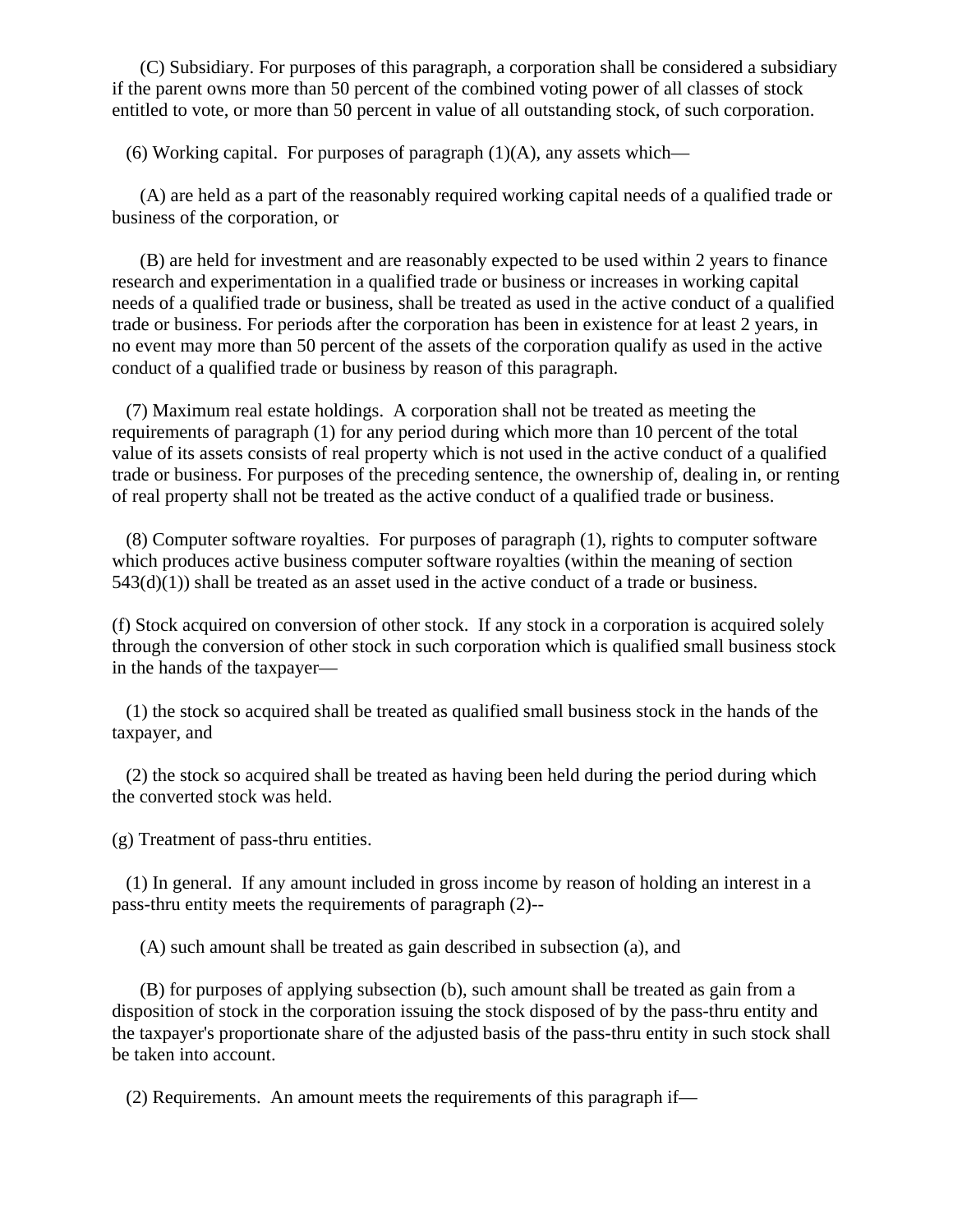(A) such amount is attributable to gain on the sale or exchange by the pass-thru entity of stock which is qualified small business stock in the hands of such entity (determined by treating such entity as an individual) and which was held by such entity for more than 5 years, and

 (B) such amount is includible in the gross income of the taxpayer by reason of the holding of an interest in such entity which was held by the taxpayer on the date on which such pass-thru entity acquired such stock and at all times thereafter before the disposition of such stock by such pass-thru entity.

 (3) Limitation based on interest originally held by taxpayer. Paragraph (1) shall not apply to any amount to the extent such amount exceeds the amount to which paragraph (1) would have applied if such amount were determined by reference to the interest the taxpayer held in the passthru entity on the date the qualified small business stock was acquired.

(4) Pass-thru entity. For purposes of this subsection, the term "pass-thru entity" means—

(A) any partnership,

(B) any S corporation,

(C) any regulated investment company, and

(D) any common trust fund.

(h) Certain tax-free and other transfers. For purposes of this section—

 (1) In general. In the case of a transfer described in paragraph (2), the transferee shall be treated as--

(A) having acquired such stock in the same manner as the transferor, and

 (B) having held such stock during any continuous period immediately preceding the transfer during which it was held (or treated as held under this subsection) by the transferor.

(2) Description of transfers. A transfer is described in this subsection if such transfer is—

(A) by gift,

(B) at death, or

 (C) from a partnership to a partner of stock with respect to which requirements similar to the requirements of subsection  $(g)$  are met at the time of the transfer (without regard to the 5-year holding period requirement).

 (3) Certain rules made applicable. Rules similar to the rules of section 1244(d)(2) shall apply for purposes of this section.

(4) Incorporations and reorganizations involving nonqualified stock.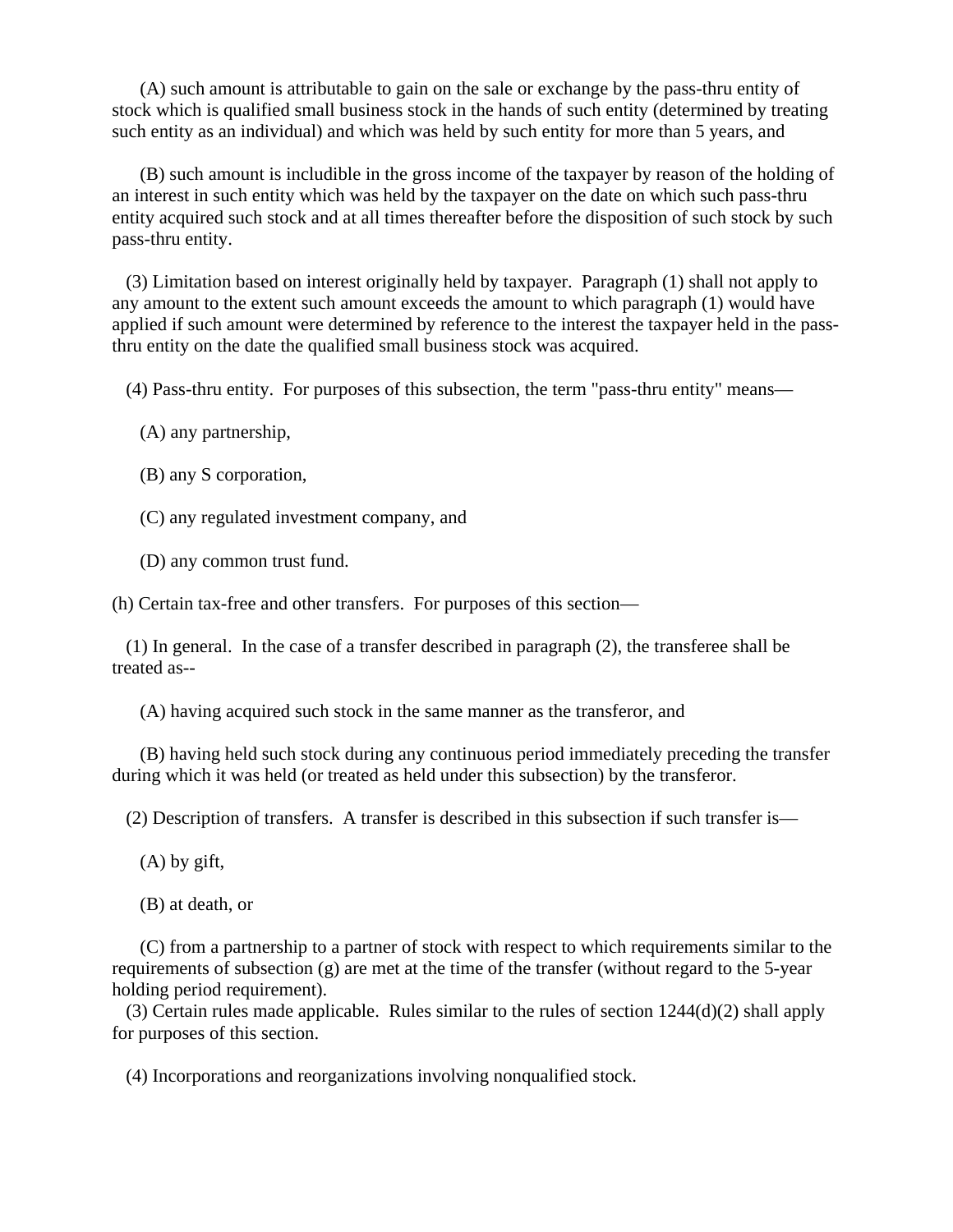(A) In general. In the case of a transaction described in section 351 or a reorganization described in section 368, if qualified small business stock is exchanged for other stock which would not qualify as qualified small business stock but for this subparagraph, such other stock shall be treated as qualified small business stock acquired on the date on which the exchanged stock was acquired.

 (B) Limitation. This section shall apply to gain from the sale or exchange of stock treated as qualified small business stock by reason of subparagraph (A) only to the extent of the gain which would have been recognized at the time of the transfer described in subparagraph (A) if section 351 or 368 had not applied at such time. The preceding sentence shall not apply if the stock which is treated as qualified small business stock by reason of subparagraph (A) is issued by a corporation which (as of the time of the transfer described in subparagraph  $(A)$ ) is a qualified small business.

 (C) Successive application. For purposes of this paragraph, stock treated as qualified small business stock under subparagraph (A) shall be so treated for subsequent transactions or reorganizations, except that the limitation of subparagraph (B) shall be applied as of the time of the first transfer to which such limitation applied (determined after the application of the second sentence of subparagraph  $(B)$ ).

 (D) Control test. In the case of a transaction described in section 351, this paragraph shall apply only if, immediately after the transaction, the corporation issuing the stock owns directly or indirectly stock representing control (within the meaning of section 368(c)) of the corporation whose stock was exchanged.

(i) Basis rules. For purposes of this section--

 (1) Stock exchanged for property. In the case where the taxpayer transfers property (other than money or stock) to a corporation in exchange for stock in such corporation--

 (A) such stock shall be treated as having been acquired by the taxpayer on the date of such exchange, and

 (B) the basis of such stock in the hands of the taxpayer shall in no event be less than the fair market value of the property exchanged.

 (2) Treatment of contributions to capital. If the adjusted basis of any qualified small business stock is adjusted by reason of any contribution to capital after the date on which such stock was originally issued, in determining the amount of the adjustment by reason of such contribution, the basis of the contributed property shall in no event be treated as less than its fair market value on the date of the contribution.

(j) Treatment of certain short positions.

 (1) In general. If the taxpayer has an offsetting short position with respect to any qualified small business stock, subsection (a) shall not apply to any gain from the sale or exchange of such stock unless—

 (A) such stock was held by the taxpayer for more than 5 years as of the first day on which there was such a short position, and